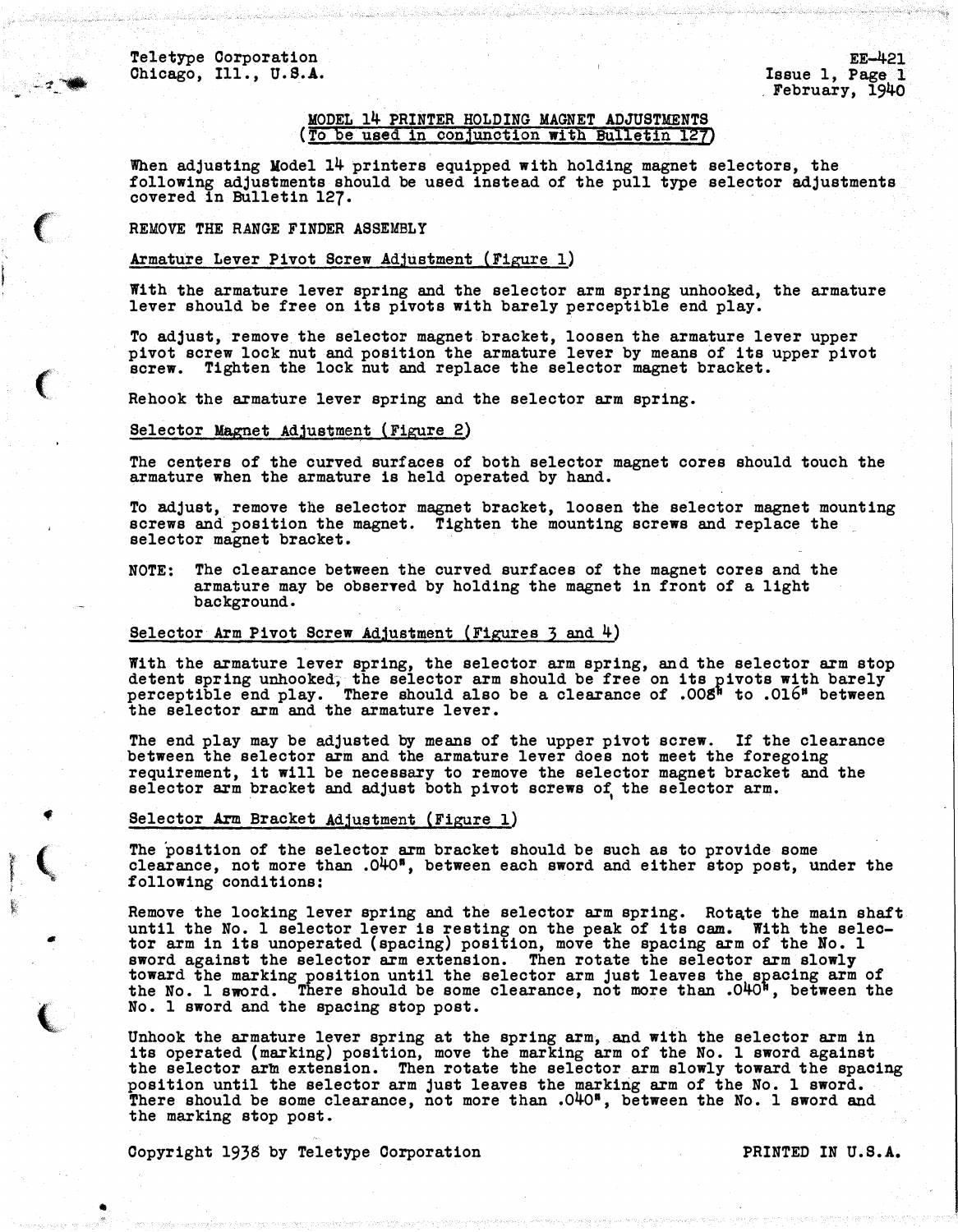With each selector lever on the peak of its cam, each associated sword should be tried for the foregoing requirement of some clearance, not more than  $.040$ <sup>\*</sup>.

To adjust, loosen the selector arm bracket mounting screws just enough to make the bracket friction tight. Then, to equalize the clearance between the swords and the stop posts, loosen the centralizing eccentric screw lock nut and turn the eccentric screw clockwise to provide more clearance on the spacing side or counterclockwise to provide more clearance on the marking side.

NOTE: Be sure that the selector arm stop detent does not interfere with the adjustment.

The centralizing eccentric screw should always be located so that its indicating line is adjacent to the marked scale that has been provided on the bracket to aid in gauging the amount the screw must be turned. Tighten the look nut when the selector arm has been centralized.

To obtain the "some clearance, not more than .040"," requirement between the swords and the stop posts, insert the  $90783$  adjusting wrench in one of the two holes provided and turn the wrench to move the bracket closer to or farther from the swords as required. Then tighten the selector arm bracket mounting screws.

Replace the locking lever spring, selector arm spring, and armature lever spring.

### Looking Wedge Adjustment (Figure 5)

With the looking lever on a high part of its cam, the right end of the locking wedge should clear the locking lever by .006" to .010• when the end of wedge is held in line with the locking lever.

To adjust, loosen the locking wedge mounting screw and position the locking wedge in its guide; then tighten the mounting screw.

## Locking Lever Spring Tension (Figure 5)

With the locking lever on the high part of its cam, hook an 8 ounce scale on the end of the locking lever, at the spring hole, and pull in line with the spring. It should require from 4 to 5-l/2 ounces to start the lever moving away from the cam.

## Selector Arm Stop Detent Adjustment (Figure 3)

With the locking lever on the low part of its cam, there should be an equal amount of clearance between the sides of the locking wedge and the looking lever when the selector arm is in the marking or spacing position.

NOTE: When checking the marking position, be sure that the selector arm operating screw does not interfere with the movement of the selector arm.

To adjust, loosen the screw that mounts the selector arm stop detent eccentric post just enough to make the post friction tight. Position the stop detent by turning the post; then tighten the post mounting screw.

#### Selector Arm Stop Detent Spring Tension (Figure 3)

Unhook the stop detent spring from the looking lever guide and hook an g oz. scale in the spring eye. It should require 4 to 5 ozs. to pull the spring to its position length.

#### Selector Lever Spring Tension (Figure 5)

With the selector levers in their unoperated position, unhook the selector lever springs from their spring posts and hook a 32 oz. scale in the spring eye of each spring. It should require 20 to 24 ozs. to pull each spring to its position length. Rehook the springs.

.IJ

•

·�

'')

•

)

استعماء بالكام

...

 $\blacksquare$ **Barrett Barriston**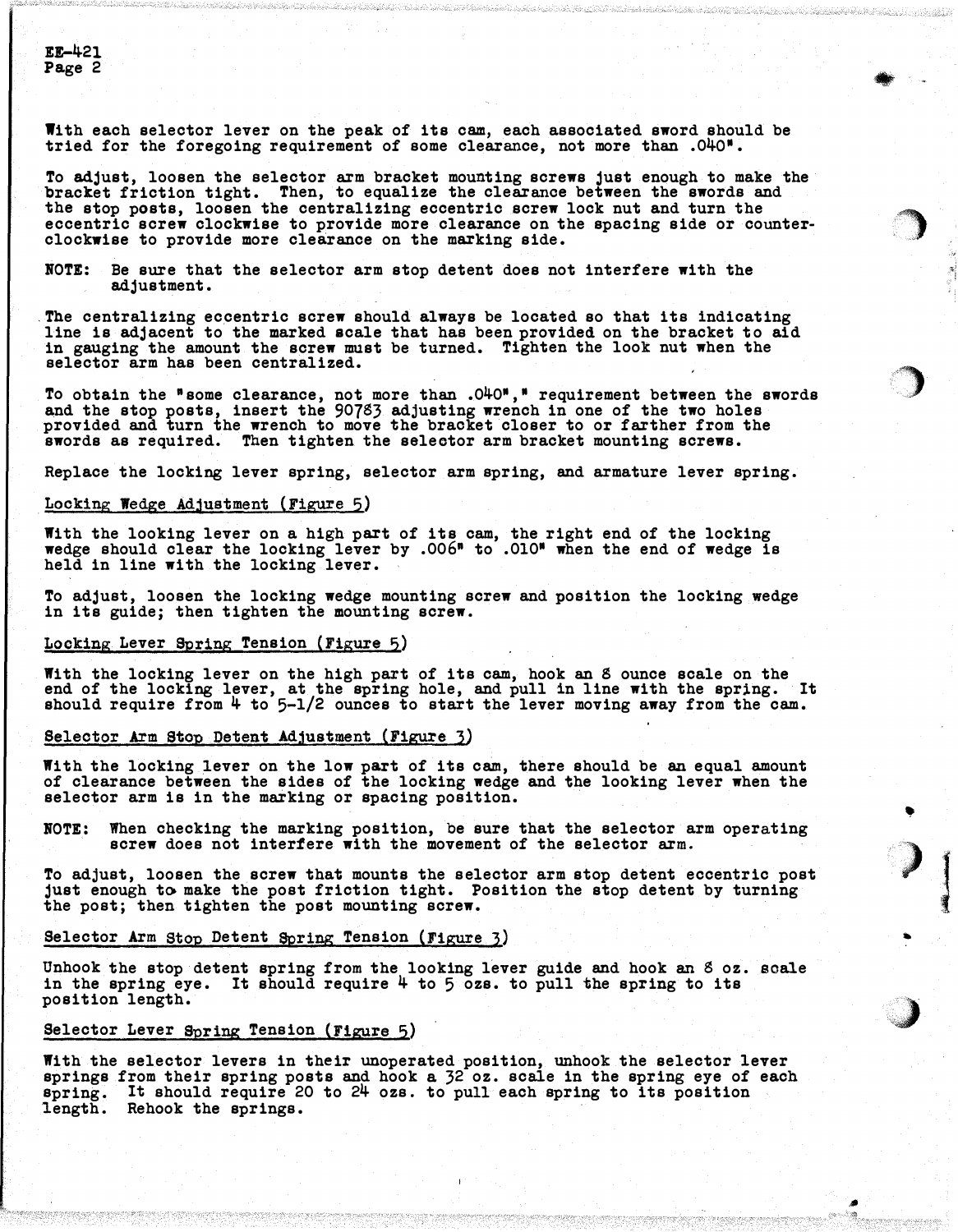### Selector Magnet Bracket Position Adjustment (Figure 6)

•

 $\big($ 

₩

 $\big($ 

lter.<br>E

 $\epsilon$ 'f.  $\epsilon$ 

 $\left($ 

Rotate the selector cam sleeve until the locking lever just drops off the high part of its cam; then rotate the cam sleeve backward until the rotation is stopped by the locking lever. With the selector arm locked in its marking position, there should be a clearance of .060" to .065" between the armature lever and the face of a tooth on the armature lever cam.

To adjust, loosen the selector magnet bracket mounting screws and the selector magnet bracket adjusting arm mounting screws just enough to make the bracket and adjusting arm friction tight. Then position the selector magnet bracket by means of the adjusting arm using the 90783 adjusting wrench. To do this, insert the adjusting wrench in the hole above the end of the adjusting arm and rotate the wrench.

Tighten the bracket and adjusting arm mounting•screws.

### Selector Magnet Bracket Adjustment (Figures 2-A and 2-B)

With the selector magnet energized, the clearance between the selector arm operat-ing screw and the selector a�m should be .004" to .006" greater when the armature lever is on a peak of its cam than when the armature. lever is opposite an indent on the cam.

- (A) To adjust, energize the magnet and rotate the selector cam sleeve until the armature lever is resting on a peak of the armature cam. Holding the cam sleeve in this position, turn the main shaft to a point where it moves the armature lever the greatest distance.
- (B) NOTE: The coils should not be energized while making this part of the adjustment.

Loosen the selector magnet bracket mounting screwsand, by means of its adjusting screw, rotate the selector magnet bracket so that the armature just touches the pole faces; then turn the adjusting screw an additional one-tenth of a turn counterclockwise. This will press the armature f irmly against the magnet cores. (While making the one-tenth of a turn adjustment, be careful to avoid lost motion due to loose fitting screw threads.)

(C) Measure the clearance between the selector arm operating screw and the selector arm and, if there is no clearance, back off the sel�ctor arm operating screw to provide at least .006". Then rotate the selector cam sleeve so that the armature lever is opposite an indent of its cam and again measure the clearance between the selector arm operating screw and the selector arm. If the difference in the two clearances exceeds .006", the selector magnet bracket adjusting screw should be turned clockwise. If the difference in the clearance is less �han .004", turn the screw counterclockwise. Tighten the selector magnet bracket mounting screws.

#### Armature Lever Spring Tension Adjustment (Figure 2-A)

Unhook the armature lever spring from its spring arm and rotate the main shaft until the armature lever is on a high part of its cam. With a 32 oz. scale hooked in the spring eye, it should require 13 to 15 ozs. to pull the spring to position length.

To obtain the proper tension, at "position length," loosen the spring arm mounting nut and position the arm; then tighten the mounting nut.

Rehook the armature lever spring.

#### Selector Arm Operating Screw Adjustment (Figure 7)

With the selector magnet energized and the. selector cam sleeve rotated so that the armature lever is opposite an indent of its cam, there should be a clearance of .003" to .006" between the selector arm operating screw and the selector arm.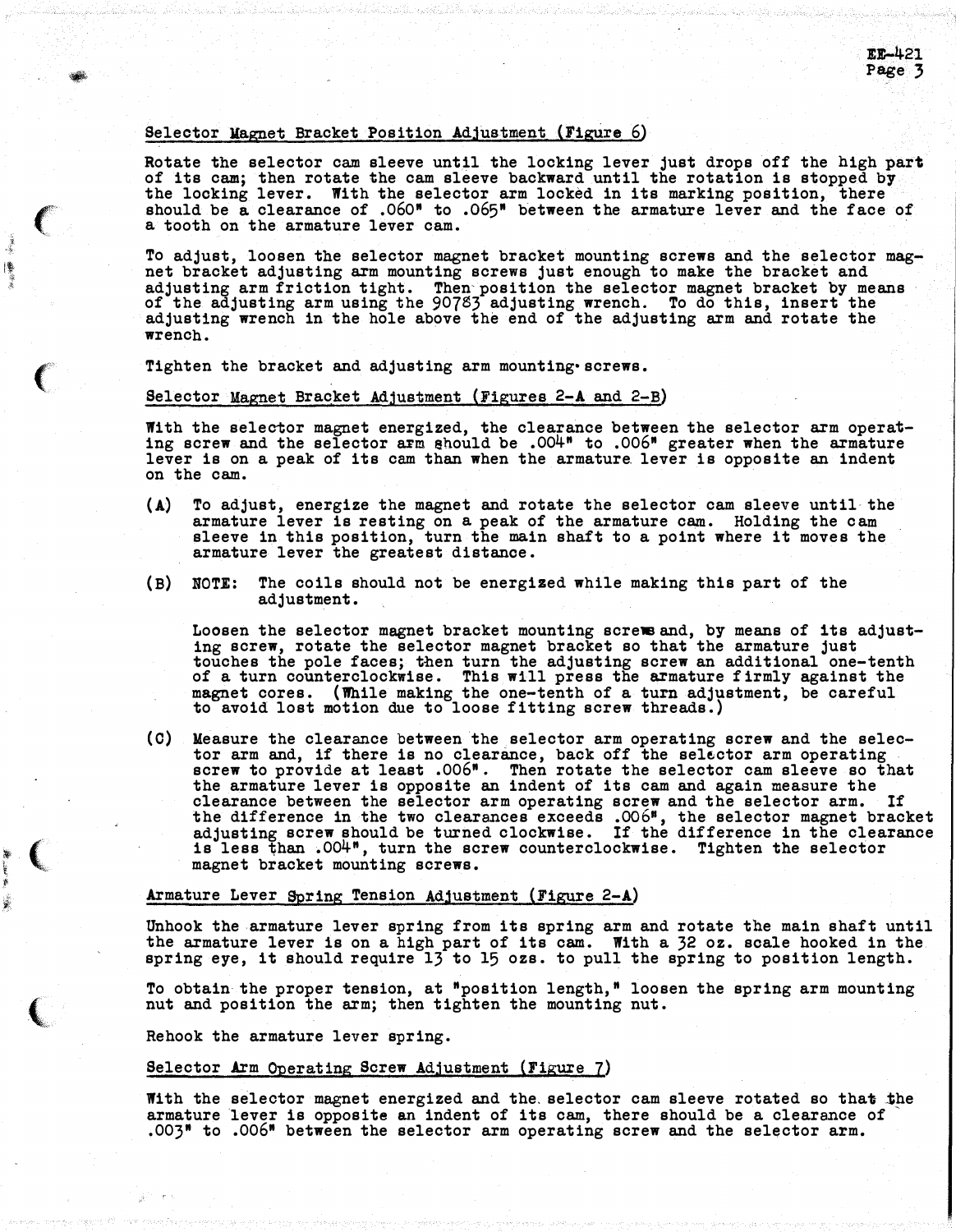EE-421 Page 4

To adjust, loosen the selector• arm operating screw lock nut and position the screw; then tighten the lock nut.

·-

.f�

.,  $\boldsymbol{J}$  .

)

;)

1 '

**And (40)** ,,

## Selector Arm Spring Tension (Figure 8)

Unhook the selector arm stop detent spring. With the armature lever on a high part of its cam, hook an 8 oz. scale over the end of the locking wedge and pull parallel to the selector arm spring. It should require  $1-1/\frac{1}{2}$  to  $1-3/\frac{1}{2}$  ozs. to start the selector arm moving.

Replace the detent spring.

## Stop Lever Eccentric Screw Adjustment (Figure 9)

The stop lever, on the range finder assembly, should overtravel the latching face of the trip latch by .004" to .006".

To adjust, loosen the stop lever eccentric screw nut and position the screw; then tighten the nut, making certain that the tightening of the nut does not disturb the adjustment.

#### Trip Latch Spring Compression {Figure 9)

NOTE: When measuring this requirement, the range finder assembly should be held in a horizontal position.

Apply the push end of an 8 oz. scale, held in a vertical position, to the trip latch, as near to the stop lever as possible. It should require 1 to 1-1/2 ozs. when pushing upward to start the trip latch moving.

#### Stop Lever Spring Tension (Figure 10)

NOTE: Be sure that the stop lever eccentric has been adjusted before checking this requirement.

With the trip latch plunger held operated, hook an 8 oz. scale on the end of the stop lever of the range finder assembly and pull horizontally at right angles to the stop lever. It should require 3/4 to 1-1/4 ozs. to start the lever moving.

REPLACE THE RANGE FINDER ASSEMBLY

# Trip-off Screw Adjustment (Figure 11)

There should be some clearance, not more than .002<sup>#</sup>, between the stop lever and the trip latch when the armature is in the unoperated position and the sel ector cam sleeve is rotated until the stopping edge of the stop lever is directly below the latching surface of the trip latch.

The trip latch plunger should have at least .002<sup>#</sup> end play (see figure 9) when the armature is held in the attracted position and with the stop lever clear of the latching surface of the trip latch.

To adjust, loosen the trip-off screw look nut and position the screw to meet the first requirement. The latter requirement serves as a check on the trip-off screw adjustment and also on the adjustment of the selector magnet bracket.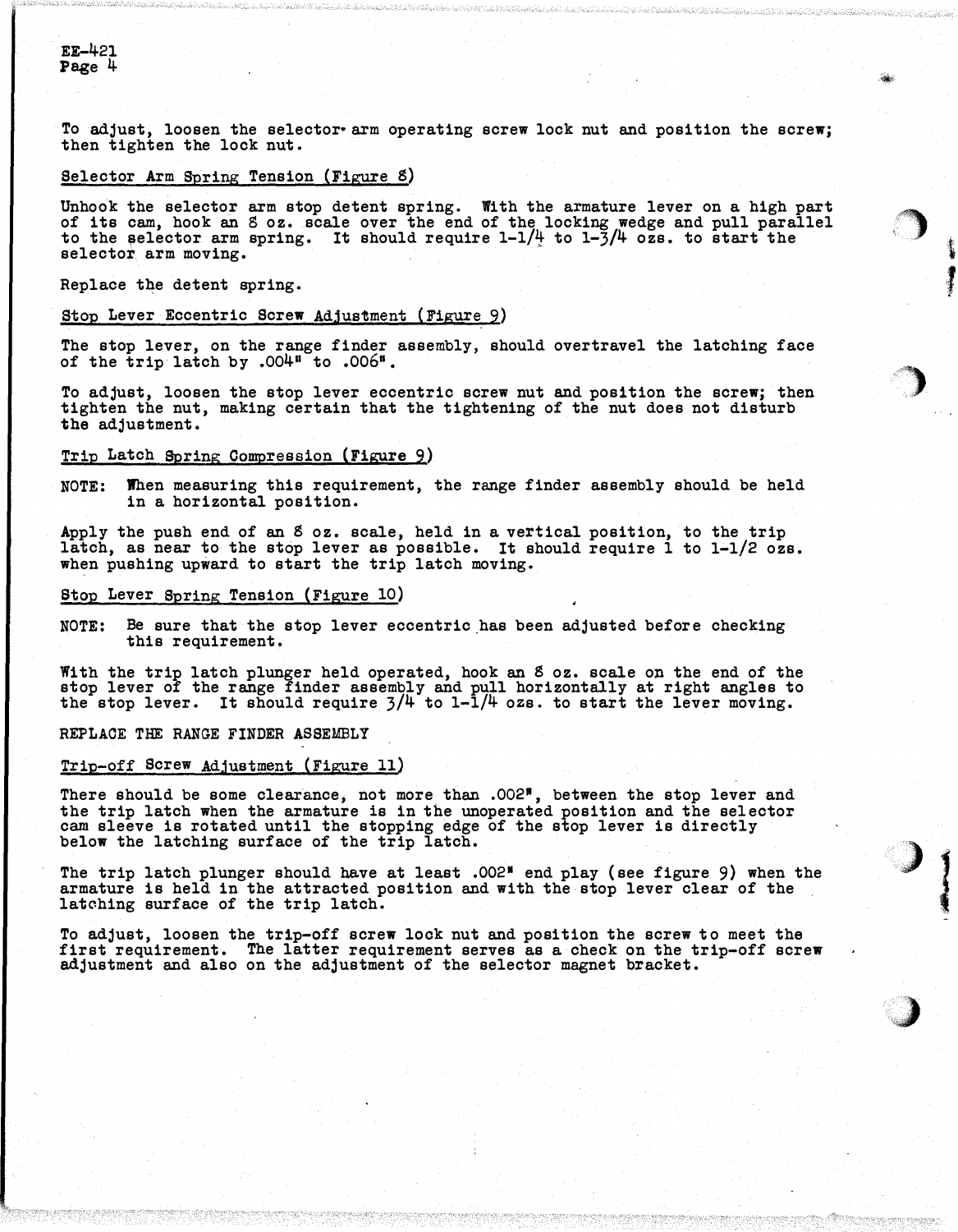











FIGURE 3

 $\hat{a}_i$ 

**FIGURE 4**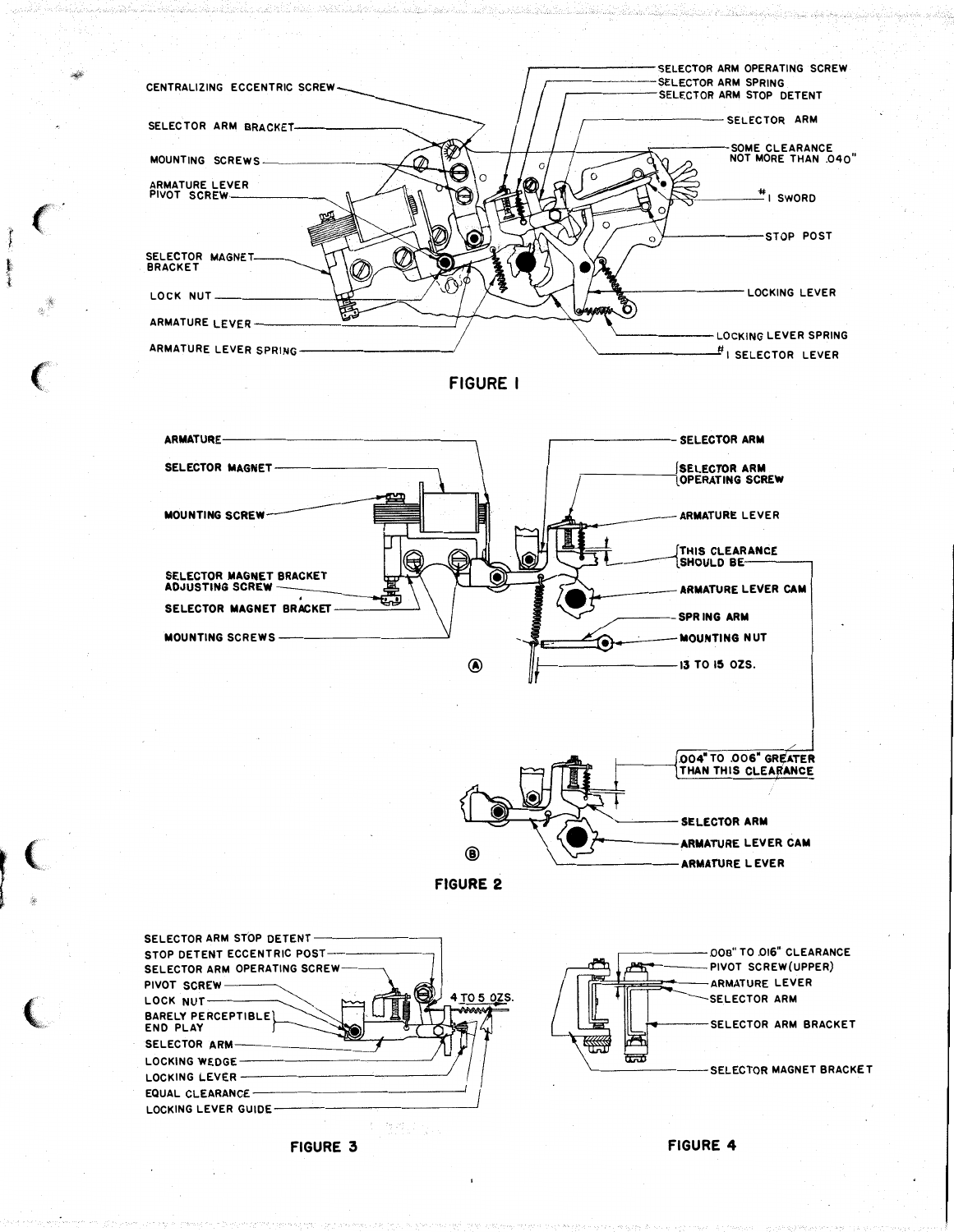

 $\mathcal{L}^{(1)}_{\mathcal{L}^{(1)}_{\mathcal{L}^{(1)}}}$  .

n (Balanga)













;C)

I'

**Box 1999** 

 $-$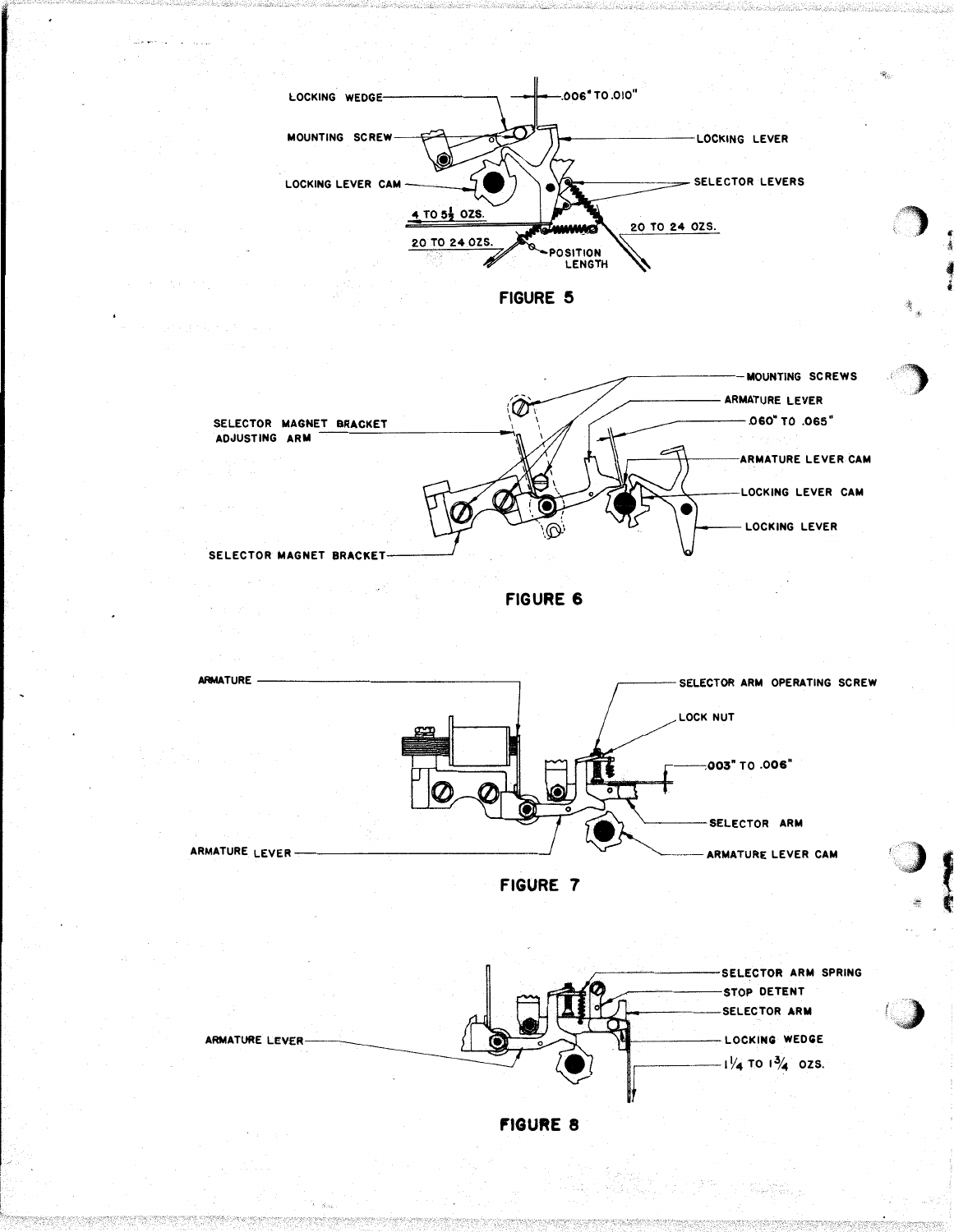